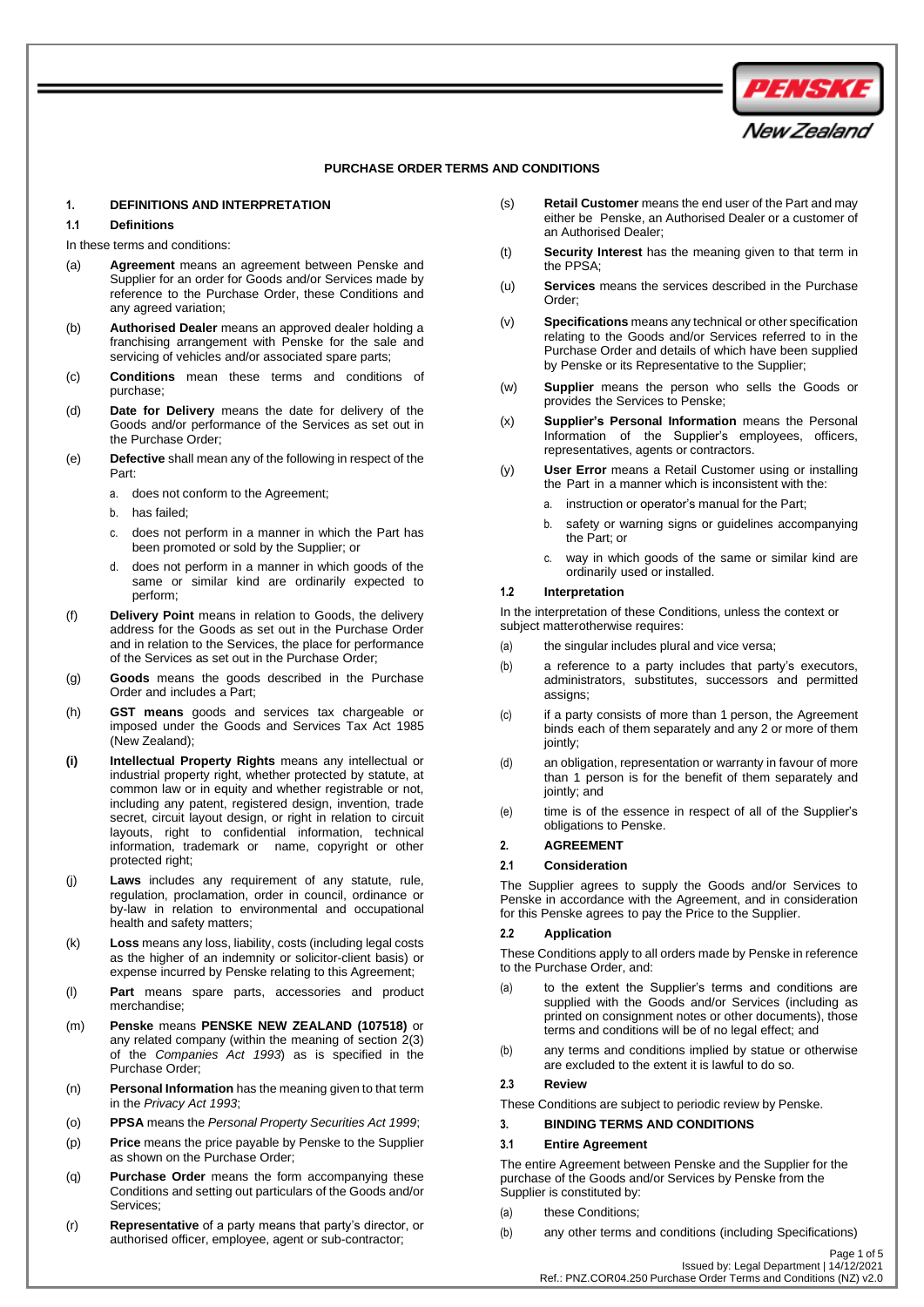incorporated in the Purchase Order;

- (c) any other terms and conditions (including Specifications) incorporated in an order for Goods and/or Services (where the order makes reference to the Purchase Order);
- (d) any other terms and conditions which are imposed by law and which cannot be excluded; and
- (e) any agreed written variation.

## **3.2 Precedence**

These Conditions shall apply to all contracts for the purchase of Goods and/or Services by Penske from the Supplier to the exclusion of any other terms and conditions or any other materials which the Supplier may purport to apply or which are endorsed upon any correspondence or documents issued by the Supplier, irrespective of their date of communication to Penske. The Supplier may not rely on any representations by Penske that are not included in the Agreement.

## **3.3 Acceptance**

Acceptance of an order for Goods and/or Services made by Penske by reference to the Purchase Order will occur on the earlier of:

- (a) the Supplier's written acceptance being received by Penske; or
- (b) 2 business days after the Purchase Order is sent by Penske to theSupplier,

and will constitute acceptance of these Conditions by the Supplier.

## **4. PRICE**

## **4.1 Price of Goods and/or Services supplied**

The Price specified in the Purchase Order is fixed, and is not subject to increase. The price includes all costs of testing, inspection, labelling, packing and freight anddelivery to and offloading at the Delivery Point as specified in the Purchase Order.

## **4.2 GST**

The Price at which the Goods and/or Services are provided by the Supplier to Penske includes (unless otherwise stated or agreed in writing) GST, if applicable.

## **4.3 Freight**

Unless otherwise stated or agreed in writing, the Supplier is responsible for freight and delivery of the Goods and/or Services to the Delivery Point as specified in the Purchase Order.

## **5. PAYMENT**

## **5.1 Payment Terms**

Payment for Goods and/or Services supplied by the Supplier to Penske will be tendered 30 days from the last day of the month of the date of receipt by Penske of a correctly rendered invoice or acceptance of the Goods and/or Services by Penske, whichever is the later.

## **5.2 Invoices**

The Supplier must provide Penske with a GST compliant tax invoice for the Goods and/or Services provided under this Agreement. Each invoice must include:

- (a) a reference to the Purchase Order number;
- (b) a reference to the item number;
- (c) a detailed description of the delivered Goods or performed Services (including sizes, quantities, weight, unit and price);
- (d) the Price relating to the Goods and/or Services, broken down to reflect the same Price components on the Purchase Order; and
- (e) the amount of any applicable GST.

Penske will accept no liability whatsoever for invoices which do not bear such information.

## **5.3 Partly paid Goods**

The Supplier grants Penske a charge over all amounts paid by Penske under this Purchase Order to secure performance of the Supplier's obligations under the Agreement including without limitation the delivery of the Goods.

## **5.4 PPSA**

If Penske determines that this Agreement (or any transaction in connection with it) is or contains a Security Interest, the Supplier

acknowledges that Penske will be entitled to perfect such Security Interest by registration on the Personal Property Securities Register. The Supplier agrees, to do all acts, matters and things (including, but not limited to, waiving any entitlement under the PPSA regarding notices) necessary to ensure Penske holds a Security Interest which is valid, enforceable and perfected under the PPSA. A failure by the Supplier to comply with this clause constitutes a breach of an essential term of this Agreement. Any cost associated with perfecting the Security Interest shall be to the Supplier's account.

## **6. DELIVERY AND PERFORMANCE**

## **6.1 Delivery of Goods**

The Goods must be received on the Date for Delivery and at the Delivery Point specified in the Order. If the Supplier fails to meet any such delivery date, Penske may, without limiting its other rights and remedies, cancel all or part of the Purchase Order. If Penske has paid a deposit, the Supplier must refund the deposit in full to Penske.

## **6.2 Performance of Services**

- (a) The Supplier must ensure that the Services are performed at the Delivery Point on the Date for Delivery. Should any change in the Date for Delivery (or dates) be proposed by the Supplier for any reason, immediate written notice must be given to Penske who may in its absolute discretion, accept or reject such proposal.
- (b) If Penske rejects a proposal to change the Date for Delivery and the Supplier fails to deliver on the Date for Delivery, Penske may by written notice to the Supplier, terminate this Agreement or the agreement to supply particular Services under a Purchase Order.

# **7. TITLE AND RISK**

## **7.1 Title**

Property in the Goods passes to Penske on delivery of the Goods by the Supplier.

## **7.2 Risk**

The Supplier bears all risks of loss and damage to the Goods until final acceptance byPenske in accordance with clause 7.4.

## **7.3 Final inspection and acceptance**

Notwithstanding any prior inspections, usage or payments, all Goods shall be subject to:

- (a) final inspection which may include measurement, testing or examination; and
- (b) acceptance at Penske's facility within a reasonable time (but not more than 90 days) after receipt of the Goods.

## **7.4 Date of acceptance**

Acceptance of the Goods by Penske will occur on the date upon which Penske notifies the Supplier in writing of acceptance.

## **7.5 Rejected Goods and/or Services**

Penske may, within 90 days of delivery of the Goods and/or Services at the Delivery Point or if applicable, an Authorised Dealer's premises (whichever is the later), reject any Goods which do not comply strictly with the Agreement. Once the Goods are rejected, Penske, in its sole discretion, may require:

- (a) in the case of either Goods and/or Services, the Supplier to refund any payment within 7 days; or
- (b) in the case of Goods, replacement of the Goods to Penske's satisfaction; or
- (c) in the case of Services, the re-supply of the Services.

Title and risk in the rejected Goods immediately re-vests in the Supplier. The Supplier is liable for all Loss incurred by Penske due to the rejection of the Goods and/or Services. The Supplier must, at its cost, remove from the rejected Goods any of Penske's intellectual property or any other distinguishing features such as name or symbols.

## **7.6 No Waiver**

Penske's acceptance does not waive rights. If Penske accepts any Goods and/or Services, this does not extinguish any of Penske's rights if theGoods and/or Services do not comply with a term of the Agreement.

## **8. SUPPLIER WARRANTIES**

## **8.1 Warranties relating to Goods**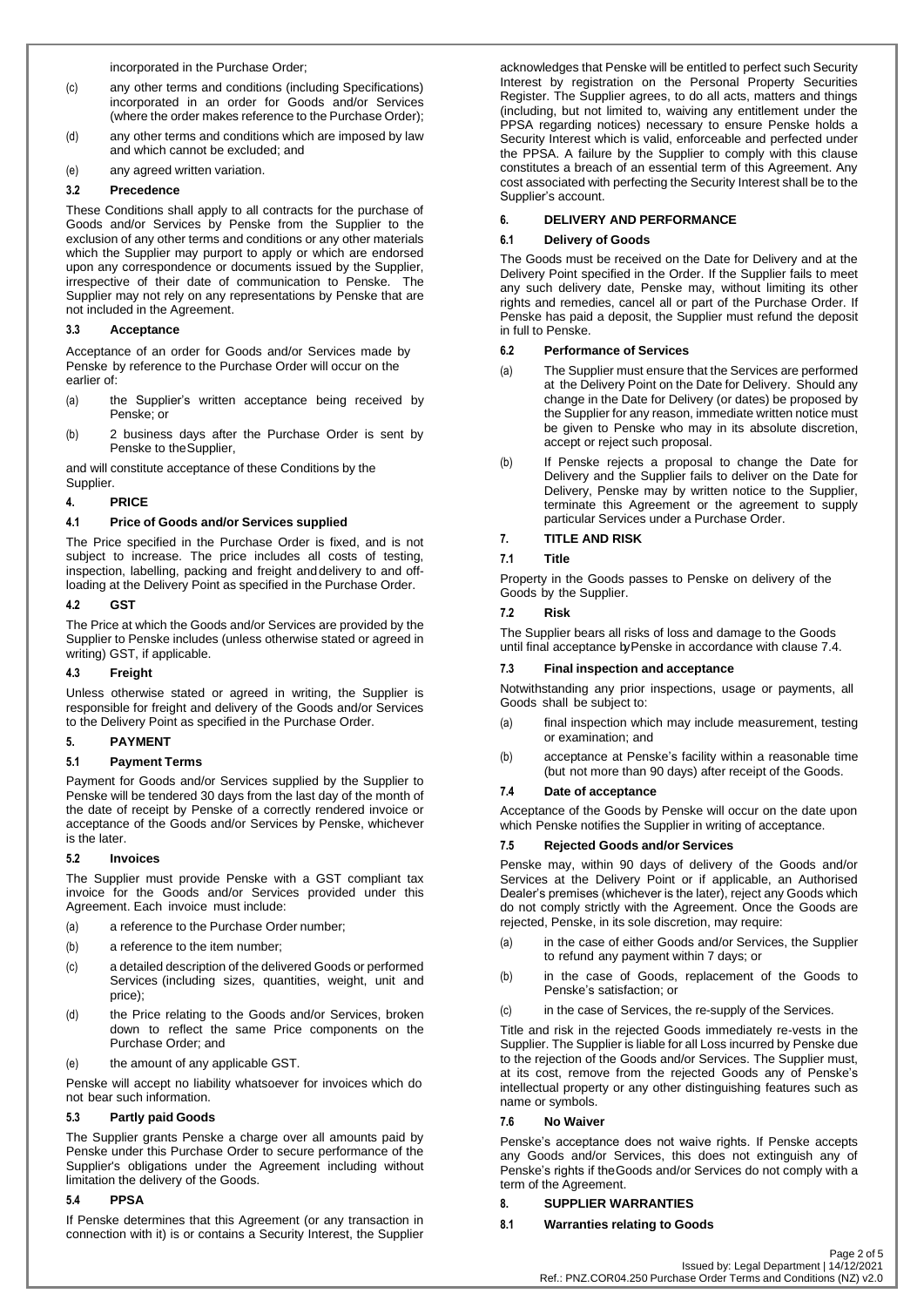The Supplier warrants that the Goods:

- (a) are safe and free from risk to health and safety and compliant with all relevant laws;
- (b) are and will remain free from any Security Interest (as that term isdefined in the PPSA), or any other security, charge or encumbrance;
- (c) are free from all defects or faults;
- (d) are of acceptable quality;
- (e) are clearly and durably labelled identifying the Goods and including any appropriate and correct warning and instructions;
- (f) are fit for the purpose for which purchased (as communicated by Penske before the Purchase Order or as should be reasonably understood by the Supplier of the Goods who is experienced in such technical and specific matters relating to the Goods and the purpose theyare intended for);
- (g) match the description and the Specifications referred to in the Purchase Order;
- (h) comply with any representations, descriptions, samples or other specifications (including the Specifications) including quality, function, performance or design;
- (i) comply with all legislation, regulations and other governmental requirements in New Zealand relating to the Goods including those relating to manufacturing, packaging, labelling and transportation; and
- (j) include any applicable Supplier's warranty that passes to the consumer from Penske without liability to Penske.

## **8.2 Warranties relating to Services**

The Supplier warrants that the Services: are provided with due care and skill, with the same or higher level of care and skill as would reasonably be expected of a person qualified and experienced in the supply of the same or similar Services, taking all necessary care to avoid Loss or damage.

## **8.3 Supplier's Indemnities**

The Supplier must indemnify Penske against any Loss incurred by Penske concerning a breach of warranty, representation or term of the Agreement.

# **9. DEFECTIVE PARTS**

Notwithstanding any other clause in these Conditions, all Parts supplied by the Supplier to Penske are accompanied by an express product warranty which is valid for at least 12 months from the date the Part is first sold to a Retail Customer. The product warranty will be available if the Part is Defective. The product warranty on a Part provides that Penske will be entitled to reimbursement of the following from the Supplier:

- (a) cost of the replacement Part;
- (b) handling charges equivalent to 25% of the cost of the replacement Part; and
- (c) actual labour costs associated with the diagnosis, removal and testing of the Defective Part and fitment of the replacement Part.

If requested by the Supplier, Penske must provide to the Supplier reasonable documentation in support of the replacement cost and labour costs claimed by Penske.

If User Error of the Part has occurred, the product warranty will not be available to Penske but the Supplier must provide prompt notice of rejection to Penske's product warranty claim and detail the reasons for such rejection.

## **10. LIQUIDATED DAMAGES**

The Supplier acknowledges that time is of the essence in effecting delivery of the Goods and in performing the Services.

If delivery of the Goods or performance of the Services is delayed for more than 7 days, Penske may, in addition to any other rights it has under this Agreement, with immediate effect by notifying the Supplier, deduct from the Price or recover from the Supplier as liquidated damages and not as a penalty an amount that is 0.15% of the Price per day of delay, until the earlier of:

- (a) the date of delivery of the Goods or performance of the Services; or
- (b) the date that the Agreement is terminated.

The parties acknowledge that the damages referred to in the

clause above represent a genuine pre-estimate of the loss and damage reasonably expected that Penske would suffer as a result of such delivery delays.

## **11. INTELLECTUAL PROPERTY RIGHTS**

- (a) The Supplier warrants that the Goods and Services, and Penske's reasonably foreseeable use of them will not infringe the Intellectual Property Rights of any person. The Supplier indemnifies Penske against breach of this warranty.
- (b) Penske will own all Intellectual Property Rights arising from performance of the Services. The Supplier assigns such rights to Penske and agrees to execute any document reasonably required by Penske to evidence or perfect such ownership.
- (c) The Supplier grants Penske a licence of all Intellectual Property Rights owned by the Supplier and not assigned under clause 11(b) to enable it to use, modify, maintain and repair the Goods and/or enjoy the benefit of the Services.

## **12. CONFIDENTIALITY**

The Supplier must ensure that its Representatives keep confidential all information supplied by Penske or relating to this Agreement (**Information**), and not useor disclose that information except to fulfill its obligations under this Agreement. The Information supplied remains the property of Penske and the Supplier must not disclose the Information without prior written consent of Penske.

This clause does not apply to Information, which is lawfully obtained from a third party, is public knowledge, is already known or is otherwise independently developed by Representatives of the Supplier who have not been exposed to the Information.

## **13. WORK ON PENSKE'S PREMISES**

If any Services are to be performed on Penske's premises, the Supplier must comply with all applicable Laws and all of Penske's then current policies and procedures including, without limitation, Penske's then current safety and other applicable policies. The Supplier shall provide Penske with a complete list of all chemicals, hazardous materials, and ingredients in the composition of goods used in the performance of the Services and a copy of the material safety data sheet for such chemicals and hazardous materials. The submission of such list by the Supplier shall not relieve the Supplier of exclusive responsibility for the safe transportation, use, storage and disposal of such materials prior to acceptance by Penske. All chemicals and hazardous materials brought by the Supplier to Penske's premises shall bear a label stating the identity of the chemical of material and the hazards associated therewith.

## **14. INDEMNITY AND RELEASE**

Notwithstanding clause [9,](#page-2-0) the Supplier indemnifies Penske, its affiliated companies, and their Representatives, successors, and assigns and holds them harmless from and against any and all claims, suits, actions, liabilities, Loss, judgments or damages, whether ordinary, special or consequential arising directly or indirectly from or in connection with:

- (a) the acts, negligence, omissions or wilful misconduct of the Supplier;
- (b) the Goods or Services supplied;
- (c) a breach of any of the Supplier's warranties or any other term of the Agreement;
- (d) the Supplier's negligent, unauthorised or wrongful acts or omissions with regards to the use or installations of hazardous materials;
- (e) a claim that any Goods or Services supplied to Penske infringe upon or misappropriate the Intellectual Property Rights of another person; or
- (f) a claim of any lien, security interest or other encumbrance made by a third party.

## **15. TERM AND TERMINATION**

## **15.1 Term**

This Agreement shall commence and end on the dates specified in the Purchase Order unless otherwise terminated earlier in accordance with the remainder of this clause 15. Clauses 8, 11, 12, 14, 16, 17(c), 19, 25 and 26.8 survive termination of the Agreement.

## <span id="page-2-0"></span>**15.2 Without cause**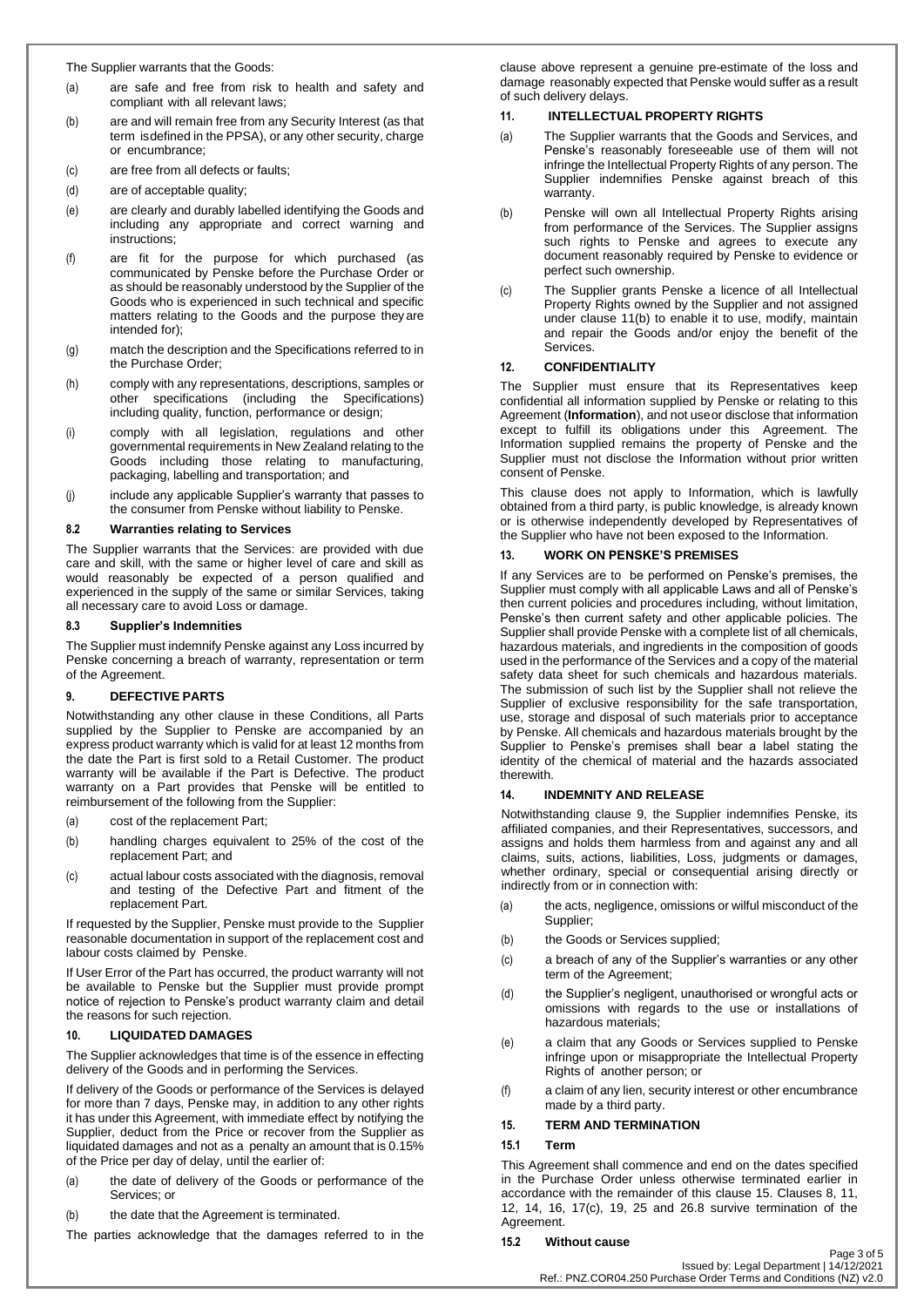Penske may, at any time, terminate the Purchase Order, in whole or in part, without cause, upon written notice to the Supplier. Following receipt of such notice by the Supplier, the Supplier shall, to the extent specified by Penske, stop all work on the Purchase Order, and cause its suppliers and subcontractors to stop work. Charges for any such termination of the Purchase Order will be limited to actual non-recoverable costs incurred by the Supplier which the Supplier can demonstrate were properly incurred prior to the date of termination. In no event shall such reimbursement include anticipated profits for undelivered Goods or unperformed Services.

### **15.3 With cause**

Penske may terminate the Purchase Order immediately, in whole or in part, if the Supplier:

- (a) fails to make delivery of the Goods or perform the Services within the time specified in that Purchase Order;
- (b) fails to replace defective Goods or Services in accordance with these Conditions;
- (c) fails to perform any other term specified in the Agreement; or
- (d) becomes insolvent; files or has filed against it a petition in bankruptcy or an application for winding up; has a receiver, receiver and manager, administrator or liquidator appointed; or makes an assignment for the benefit or creditors.

#### **16. PENSKE'S PROPERTY**

All drawings, Specifications, artwork, data, material, supplies, equipment, tooling, dies, moulds, fixtures and patterns furnished or paid for by Penske, shall be Penske's exclusive property, and shall be used by the Supplier only in performance of the Purchase Order. Such property, while in the Supplier's custody and control, shall be held at the Supplier's sole risk and, upon Penske's request, shall be returned to Penske in good condition, normal wear and tear accepted.

## **17. SUBCONTRACTING, ASSIGNMENT AND ADVERTISING**

The Supplier must obtain Penske's written consent before it:

- (a) subcontracts any obligation under the Agreement; or
- (b) assigns, charges or encumbers this Agreement or any rights under this Agreement; or
- (c) advertises or publishes anything concerning the Agreement.

# **18. INSURANCE**

During the period of the Agreement, through to and after Penske takes delivery and risk (where applicable) of the Goods and/or Services, the Supplier must, at its own expense:

- (a) maintain appropriate insurance in relation to public liability and product liability with a reputable insurer for at least \$20,000,000;
- (b) maintain appropriate insurance in relation to professional indemnity with a reputable insurer for at least \$5,000,000;
- (c) maintain workers' compensation in accordance with applicable legislation; and
- (d) insure the Goods with a reputable insurer for their full replacement cost.

The Supplier must, upon Penske's request, provide Penske with certificates of currency with respect to these insurance policies and noting the interests of Penske.

#### **19. RECOVERY OF MONIES**

Any debt due from or moneys payable by the Supplier to Penske whether under this Agreement or otherwise may be deducted by Penske from any moneys due or to become due to the Supplier under this Agreement. Penske is entitled to recover from the Supplier any balance that remains owing after deduction.

## **20. DISPUTE**

Without affecting the rights of Penske or of the Supplier at law or under any relevant or applicable statute, any dispute in connection with this Agreement must be resolved, at first instance, by discussion between a Representative nominated by Penske and a Representative nominated by the Supplier.

If the Representatives fail to resolve the dispute, the dispute shall be referred to mediation. The mediator and the process will be agreed upon by the Supplier and Penske.

Notwithstanding the existence of a dispute, the Supplier must continue to perform its obligations under this Agreement.

## **21. RELATIONSHIP**

The Supplier is an independent contractor of Penske. Nothing in these Conditions constitute any other type of relationship between the parties.

## **22. WAIVER**

A waiver by either party:

- (a) in respect of a breach of a provision of the Agreement by the other party will not constitute a waiver in respect of any other breach; and
- (b) is not effective unless it is in writing, and only relates to the specific purpose for which it is given.

#### **23. NO LIMITATION OF STATUTORY RIGHTS AND SEVERANCE**

Nothing in this Agreement has the effect of or is taken to have the effect of excluding, restricting or modifying the provisions of any relevant or applicable statute. If it is determined that a word, phrase, sentence, paragraph or clause is unenforceable, illegal or void, then it is severed and the other provisions of this Agreement remain operative.

#### **24. VARIATIONS**

#### **24.1 Variation**

Penske may, prior to delivery of Goods or performance of the Services, direct the Supplier in writing to add, omit, amend, supplement or replace any Purchase Order Specification or these Conditions. The changes then apply to any Agreement as Penske notifies after the date of change.

## **24.2 Price and Date for Delivery**

Where a direction for a variation would result in variation to the Price or Date for Delivery, the Supplier must immediately advise Penske in writing of the varied Price (which must be determined by the same method of pricing for the provision of the original Goods and/or Services) and varied Date for Delivery. A variation to the Price or a variation to the Date for Delivery is not effective unless it is communicated to Penske in writing and signed by Penske.

## **24.3 Agreement**

If, in the opinion of the Supplier, a direction for a variation is likely to prevent the Supplier from meeting its obligations under the Agreement, it must immediately notify Penske. Penske will decide whether the variation will take effect and notify the Supplier of its decision in writing and may, in its discretion, modify the Agreement to the extent required to enable the Supplier to deliver the variation.

#### **25. PRIVACY**

Penske collects Personal Information for the purposes of performing its obligations under this Agreement.

By executing this Agreement the Supplier consents to Penske using the Personal Information to perform its obligations under this Agreement. Penske will use that Personal Information in accordance with its Privacy Policy available at accordance with its Privacy Policy available at https://penske.com.au/compliance-legal/ (**Penske's Privacy Policy**).

The Supplier may contact Penske to gain access to and request correction or amendment to the Supplier's Personal Information.

Penske may disclose the Supplier's Personal Information to:

- (a) third parties that are associated or connected with giving effect to the transaction contemplated under the Agreement and the performance of the Supplier's obligations under this Agreement; and
- (b) any Related Company (within the meaning of section 2(3) of the *Companies Act 1993*) which may involve disclosure of Supplier's Personal Information outside of New Zealand.

## **26. ETHICAL BUSINESS**

#### **26.1 Definitions**

In this clause, the following definitions apply:

(a) **ABC Laws** mean any anti-bribery and corruption laws relevant to the Supplier's performance of this Agreement.